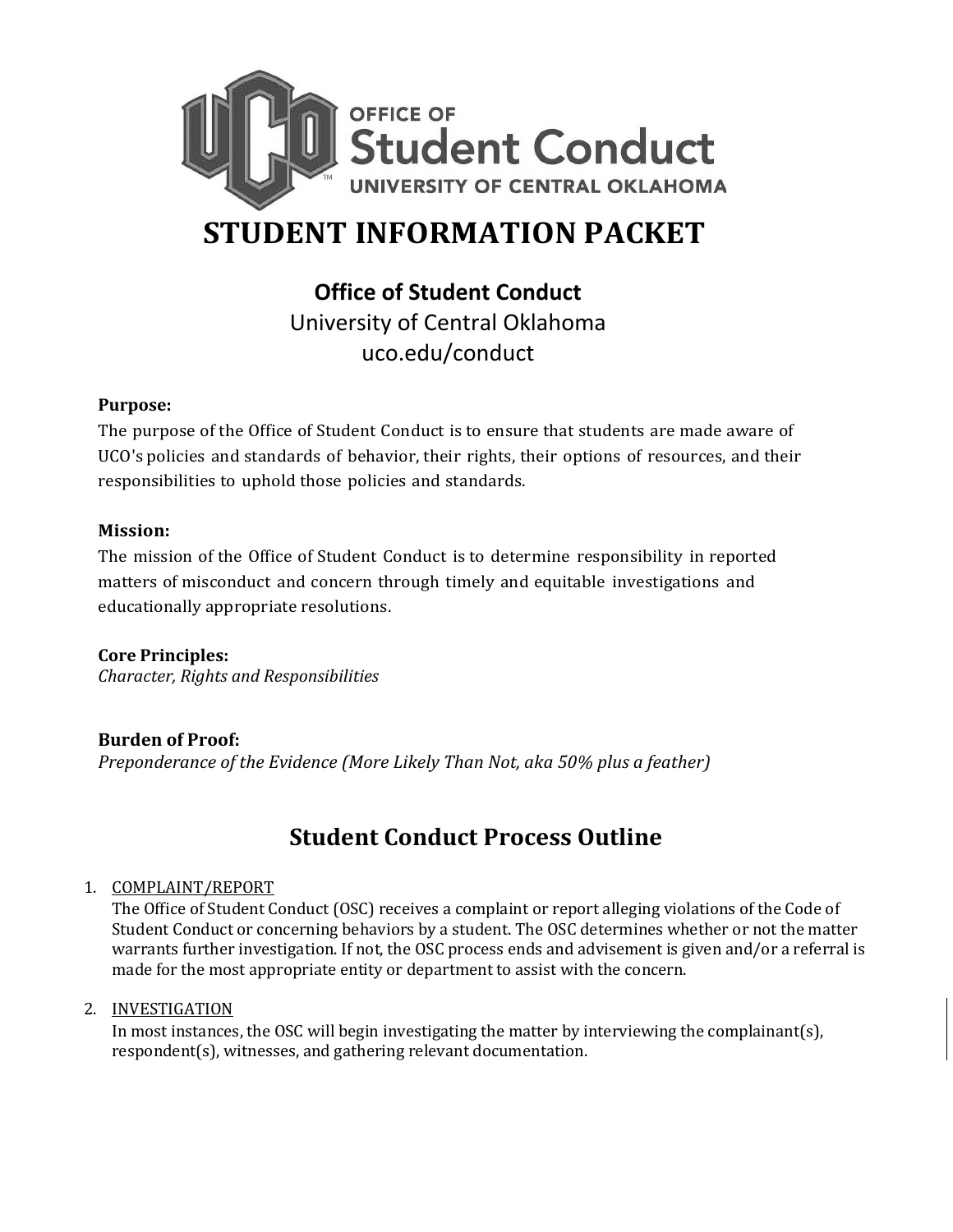## 3. HEARINGS

The process includes either an informal or formal hearing. An informal hearing is an opportunity for the involved student(s) to be heard by an OSC investigator or delegated investigator – This process usually consists of 1 or more meetings with an investigator. In some cases, the matter will be resolved through the formal hearing process in which a non-biased panel will make a determination, after an initial investigation has been completed by a single investigator or authorized investigative body. In both the informal and formal processes, the involved student(s) have the right to present allegations and/or respond to allegations, have an advisor present, and present witnesses.

## 4. OUTCOME

In both processes, the outcome will be based on a preponderance of evidence (what most likely happened) standard. The student(s) will either be found responsible (the Code of Student Conduct was violated) or not responsible (the Code of Student Conduct was not violated Involved parties are then notified in person and/or in writing for what directly applies or impacts them. If the student(s) is found not responsible, the process will end and the case will be closed.

## 5. SANCTIONS

Students found responsible for violating the Code of Student Conduct will be assigned 1 or more sanctions. Sanctions are not intended to be punitive, but intended and designed to be an educational opportunity to change previous behaviors.

## 6. APPEAL REQUEST

If either a complainant or a respondent believe the outcome is incorrect, they have the option of filing an appeal request in which they must articulate the basis for their belief that the decision should be changed. All appeal requests are considered by the Associate Vice President for Student Affairs. The AVPSA will consider the request and either grant or deny an appeal. If the request is denied, the OSC Process ends and there are no further appeal options available to involved parties. The appeal request **must substantially articulate** one of the following:

- a) Disproportionate Sanction(s): To consider whether the sanctions outcomes assigned are significantly disproportionate to the severity of the violation. (*Simple dissatisfaction with a sanction is not grounds for overturning a sanction assignment under this provision.*)
- b) New Information: To consider new documentation, unavailable during the original hearing or investigation, that could substantially impact the original finding or sanction assignment(s). *A summary of this new documentation and its potential impact must be included*.
- c) Procedural Error: To determine that a procedural or substantive error occurred during the investigation or hearing that significantly impacted the outcome of the hearing (e.g. unjustified and significant deviation from published procedures, etc.).

## 7. APPEAL REVIEWS

If the student(s) appeal request is granted, the AVP will notify the requesting party that the appeal request is granted and notify each party (complainant and respondent) that an appeal hearing or review will be forthcoming.

- i. Appeal requests that DO NOT involve university suspension, expulsion, temporary suspension, rescission of credits, or degree revocation are reviewed by the Vice President for Student Affairs.
- ii. Appeal requests that  $\underline{D0}$  involve university suspensions, temporary suspension, expulsion, degree revocation, or rescission of credit are reviewed by a panel.

The appeal hearing outcome marks the end of the Student Conduct process and there are no further options available to involved parties.

> *For a more comprehensive explanation of the conduct process, please refer to the UCO Code of Student Conduct, sections III. A.-W.*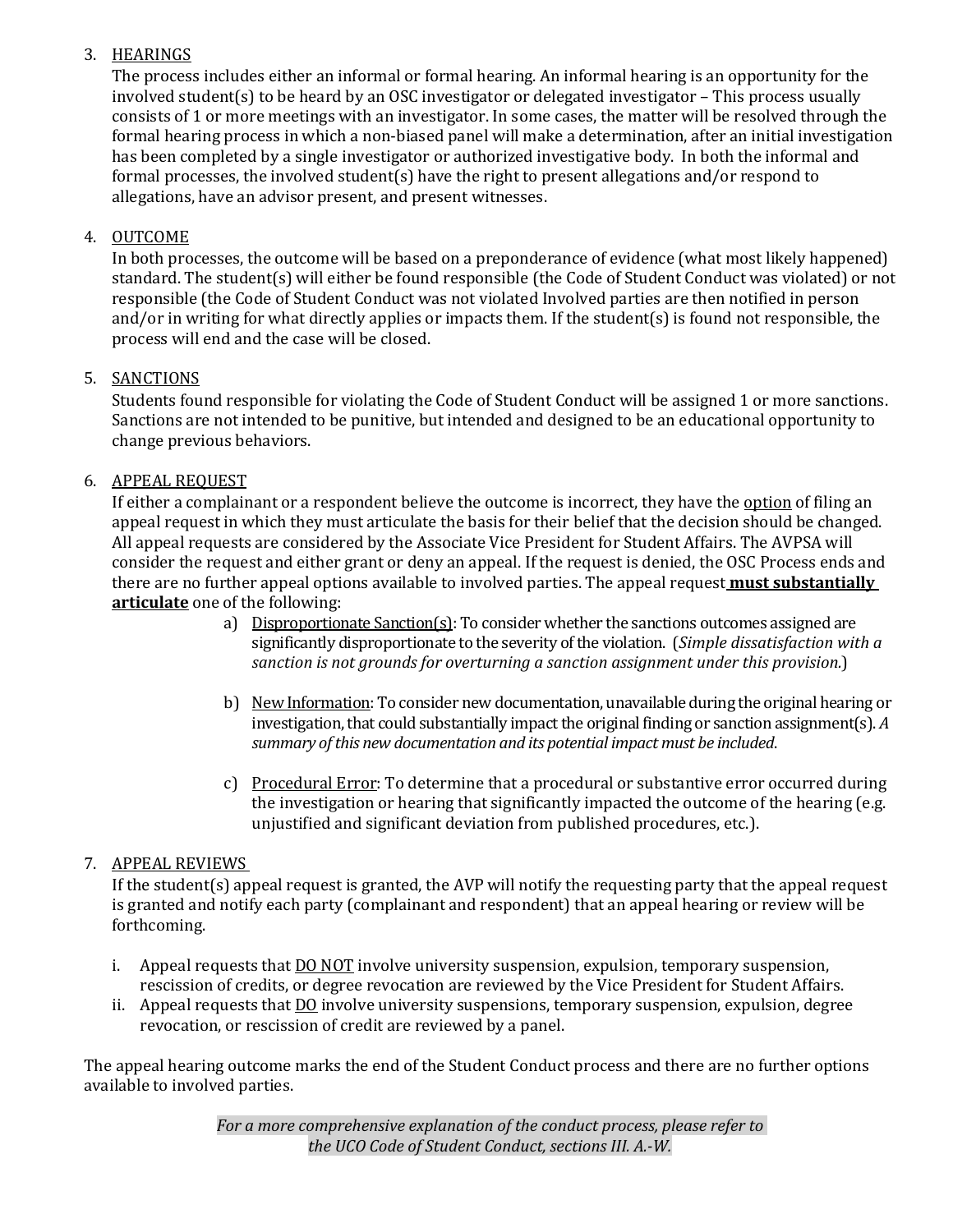## **UCO Advisor Role and Participation Guidelines**

| Name of Student: |  | Role:                             |  |  |
|------------------|--|-----------------------------------|--|--|
| Name of Advisor: |  | UCO Procedural Advisor? YES or NO |  |  |

- 1. The ultimate role of an advisor is to help students (complainants and respondents) understand and navigate the student conduct process and procedures.
- 2. The Office of Student Conduct requests that an education record release form be completed, signed, and submitted prior to any personally identifiable information sharing in the meeting or hearing.
- 3. Students may be accompanied by an advisor of their choice, whether UCO Procedural Advisors or not, during informal conduct meetings or formal hearings, at their own expense;
- 4. The advisor may be an attorney, at the expense of the student;
- 5. The student may be assisted by no more than one (1) advisor each;
- 6. Advisors may attend meetings and hearings with their student and communicate with the student, both verbally and in writing;
- 7. Advisors are not permitted to speak or to participate directly in formal hearings or appeal hearings, per the explanation of the Ground Rules and Explanation of Advisors' Role, as read by the chair of the student conduct body;
- 8. Ifan advisor's presence and/or actions disrupt the operations of an informal meeting or hearing, the advisor may be dismissed from the meeting or hearing. The facilitator of the meeting or hearing shall have the latitude of reminding advisors of these participation guidelines and other hearing-specific guidelines verbalized during formal hearings, with 1-2warnings and dismiss an advisor should the disruptive behavior continue. Ifan advisor is dismissed from an informal meeting, formal hearing or appeal hearing, the meeting or hearing will continue once the disruptive advisor has vacated the meeting location. The student complainant or respondent will have the option to continue their participation after the dismissal of their advisor;
- 9. Advisors should not assist or encourage the student to engage in any retaliatory actions, per the current UCO Code of Student Conduct, section III. K.;
- 10. Advisors may not serve as witnesses during the same hearing; and
- 11. For a complete review of the University of Central Oklahoma Student Conduct process, please refer to section III. of the current UCO Code of Student Conduct at [www.uco.edu/conduct.](http://www.uco.edu/conduct)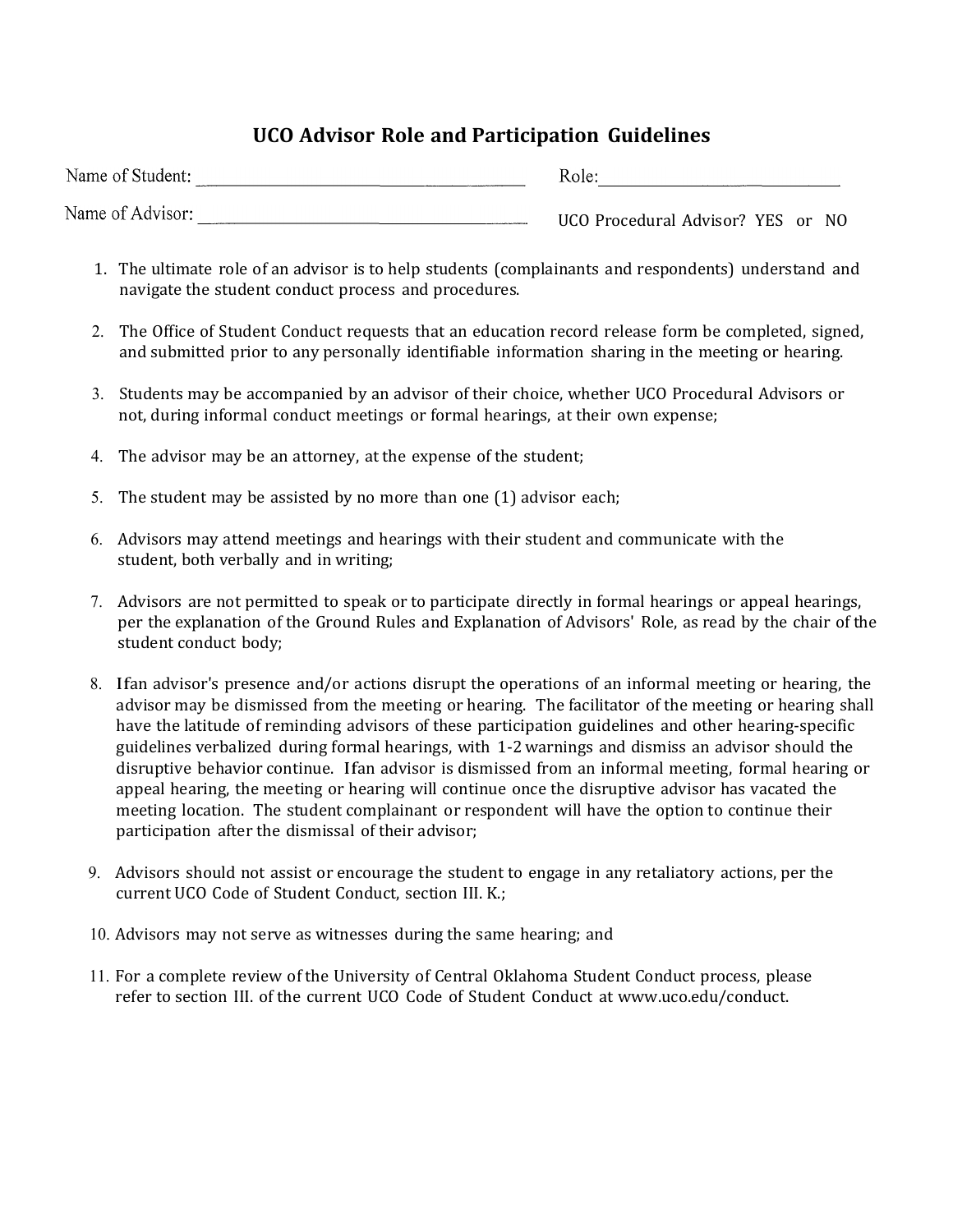#### **The University of Central Oklahoma Education Records Release Authorization**

#### **The Family Educational Rights and Privacy Act (FERPA) federal law prohibits the disclosure of personally identifiable information of the education record of a student with some general exceptions including, but not limited to**:

- The release of information for students who have given written consent;
- The release of emergency-related information to parents for students involved in a health or safety emergency;
- The release of information to parents, if their student has been found "RESPONSIBLE" for violating any University alcohol or controlled substance policy or any local, state, or federal law and are under the age of 21; or
- The release of information which has been designated by the University as Directory Information (except for those students who have requested, in writing, to have this information withheld);
- The release of information to a parent, if that parent has claimed that student as a dependent for tax purposes, as defined in section 152 of the Internal Revenue Code of 1986.

#### **If a student wishes to waive this right, then the student must complete this form. PERSON/AGENCY TO WHOM I AUTHORIZE THE RELEASE OF PRIVATE INFORMATION**

*The person/agency to which you authorize the release of PRIVATE information is normally prohibited from disclosing the information to other parties. Please note that release of this record or disclosure of its contents to any third party not listed below without the written consent of the student is prohibited.* 

\_\_\_\_\_\_\_\_\_\_\_\_\_\_\_\_\_\_\_\_ \_\_\_\_\_\_\_\_\_\_\_\_\_\_\_\_\_\_\_\_\_\_\_ \_\_\_\_\_\_\_\_\_\_\_\_\_\_\_ NAME/AGENCY RELATIONSHIP PHONE NUMBER

(Additional names of persons authorized to receive PRIVATE academic information should be noted on separate Educational Records Release Authorization forms. The telephone number may be used to verify identity.)

Information which can be released to this person should be listed below. Be specific, e.g., term grades, progress to degree, academic transcript, conduct records, etc. Information not listed will not be released.

 $\mathcal{L}_\mathcal{L} = \{ \mathcal{L}_\mathcal{L} = \{ \mathcal{L}_\mathcal{L} = \{ \mathcal{L}_\mathcal{L} = \{ \mathcal{L}_\mathcal{L} = \{ \mathcal{L}_\mathcal{L} = \{ \mathcal{L}_\mathcal{L} = \{ \mathcal{L}_\mathcal{L} = \{ \mathcal{L}_\mathcal{L} = \{ \mathcal{L}_\mathcal{L} = \{ \mathcal{L}_\mathcal{L} = \{ \mathcal{L}_\mathcal{L} = \{ \mathcal{L}_\mathcal{L} = \{ \mathcal{L}_\mathcal{L} = \{ \mathcal{L}_\mathcal{$ 

 $\mathcal{L}_\mathcal{L} = \{ \mathcal{L}_\mathcal{L} = \{ \mathcal{L}_\mathcal{L} = \{ \mathcal{L}_\mathcal{L} = \{ \mathcal{L}_\mathcal{L} = \{ \mathcal{L}_\mathcal{L} = \{ \mathcal{L}_\mathcal{L} = \{ \mathcal{L}_\mathcal{L} = \{ \mathcal{L}_\mathcal{L} = \{ \mathcal{L}_\mathcal{L} = \{ \mathcal{L}_\mathcal{L} = \{ \mathcal{L}_\mathcal{L} = \{ \mathcal{L}_\mathcal{L} = \{ \mathcal{L}_\mathcal{L} = \{ \mathcal{L}_\mathcal{$ 

 $\mathcal{L}_\mathcal{L} = \mathcal{L}_\mathcal{L} = \mathcal{L}_\mathcal{L} = \mathcal{L}_\mathcal{L} = \mathcal{L}_\mathcal{L} = \mathcal{L}_\mathcal{L} = \mathcal{L}_\mathcal{L} = \mathcal{L}_\mathcal{L} = \mathcal{L}_\mathcal{L} = \mathcal{L}_\mathcal{L} = \mathcal{L}_\mathcal{L} = \mathcal{L}_\mathcal{L} = \mathcal{L}_\mathcal{L} = \mathcal{L}_\mathcal{L} = \mathcal{L}_\mathcal{L} = \mathcal{L}_\mathcal{L} = \mathcal{L}_\mathcal{L}$ 

Please state the reason(s) for the release of such information, i.e "conduct investigation" or "background check".

Please circle the medium in which the information should be released: Verbally and/or Written Material

### **PERIOD OF TIME DURING WHICH THIS WAIVER WILL BE IN EFFECT**

**This waiver is valid from the time it is signed until the beginning of the following academic year, at which time it must be renewed. If you wish to cancel or amend this waiver, then you must provide a written request to this department. If this waiver is a one-time only condition, then please indicate below that the one-time only condition is valid.**

**One-Time only:** 

**I, (Print Name) I, increase the provided the preceding information freely, without coercion or threat.**

**STUDENT SIGNATURE:**  $\blacksquare$ 

## **"FOR UNIVERSITY DEPARTMENTAL USE ONLY"**

**Authorized by (PRINT):\_\_\_\_\_\_\_\_\_\_\_\_\_\_\_\_\_\_\_\_\_\_\_\_\_\_\_\_\_\_\_\_\_\_\_\_\_ Department:\_\_\_\_\_\_\_\_\_\_\_\_\_\_\_\_\_\_\_\_\_\_\_\_\_\_**

**Signature:** the contract of the contract of the contract of the contract of the contract of the contract of the contract of the contract of the contract of the contract of the contract of the contract of the contract of t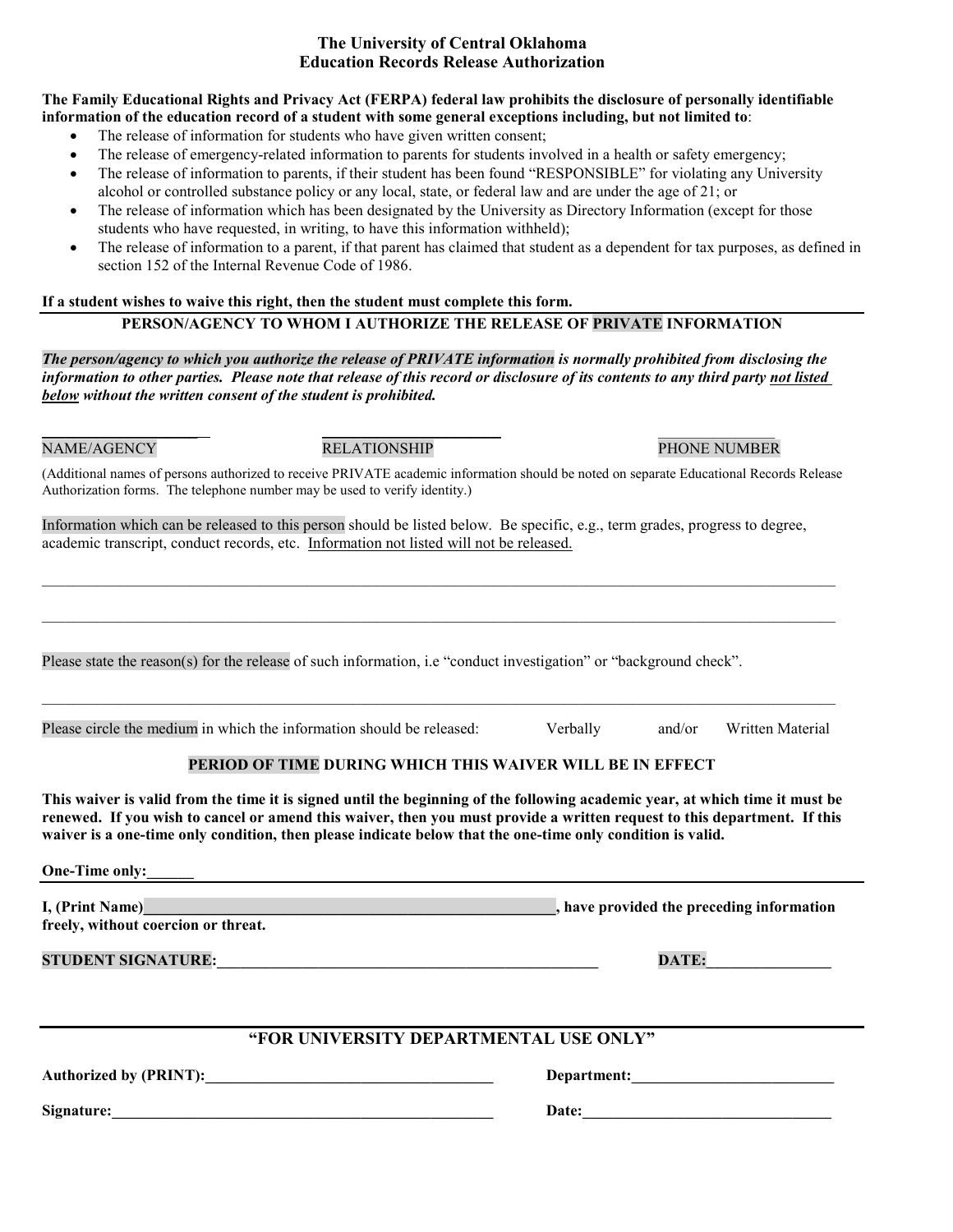# **Formal Hearing Outline**

### I. Opening of Record

- II. Introductions a. Name and affiliations of persons involved with University and/or case, in general.
- III. Advisor Orientation<br>a. The role of the
	- a. The role of the Advisors is explained<br>b. The purpose of the Office of Student (
	- The purpose of the Office of Student Conduct is explained
- IV. Reminders and Ground Rules
	- a. Important parameters of behavior are expressed for the participants.<br>b. The protocol for witness participation is described.
	- b. The protocol for witness participation is described.<br>c. Witnesses are asked to exit hearing room until call
	- c. *Witnesses are asked to exit hearing room until called upon.*
- V. Nature of Hearing<br>a. Hearing Bo
	- a. Hearing Body Chair reads a brief statement to describe the basic nature of the Hearing. *The* Hearing Body *Chair will notproceed until the nature of hearing statement has been confirmed by bothparties.*
	- b. Hearing Body Chair explains the criteria for making the final decision.
- VI. Information Presentations/Questioning\Witnesses

Opportunity for Opening Statements by

- 1. Complainant
- 2. Respondent
- b. Summary of Investigation and Recommendation: University Investigator
- c. Opportunity for Questioning of Investigator
- 1. (Hearing Body, Complainant and Respondent)
- d. Opportunity for Questioning of Complainant
	- 1. (Hearing Body, Respondent)
- e. Opportunity for Questioning of Respondent
	- 1. (Hearing Body, Complainant)
- f. Witnesses and Questioning
	- 1. Complainant Witnesses
	- 2. Respondent Witnesses
- g. OpportunityforConcludingRemarks
	- 1. Complainant
	- 2. Respondent
- VII. Timeline for Outcome of Hearing
	- a. Each party will be informed that a decision will be made and sentto them within five (5) University business days.
	- b. Parties are dismissed
	- c. Hearing Body Deliberation and Decision
- VIII. Expression of Decision/Assignment of Sanction
	- a. A written letter shall be delivered within five (5) University business days.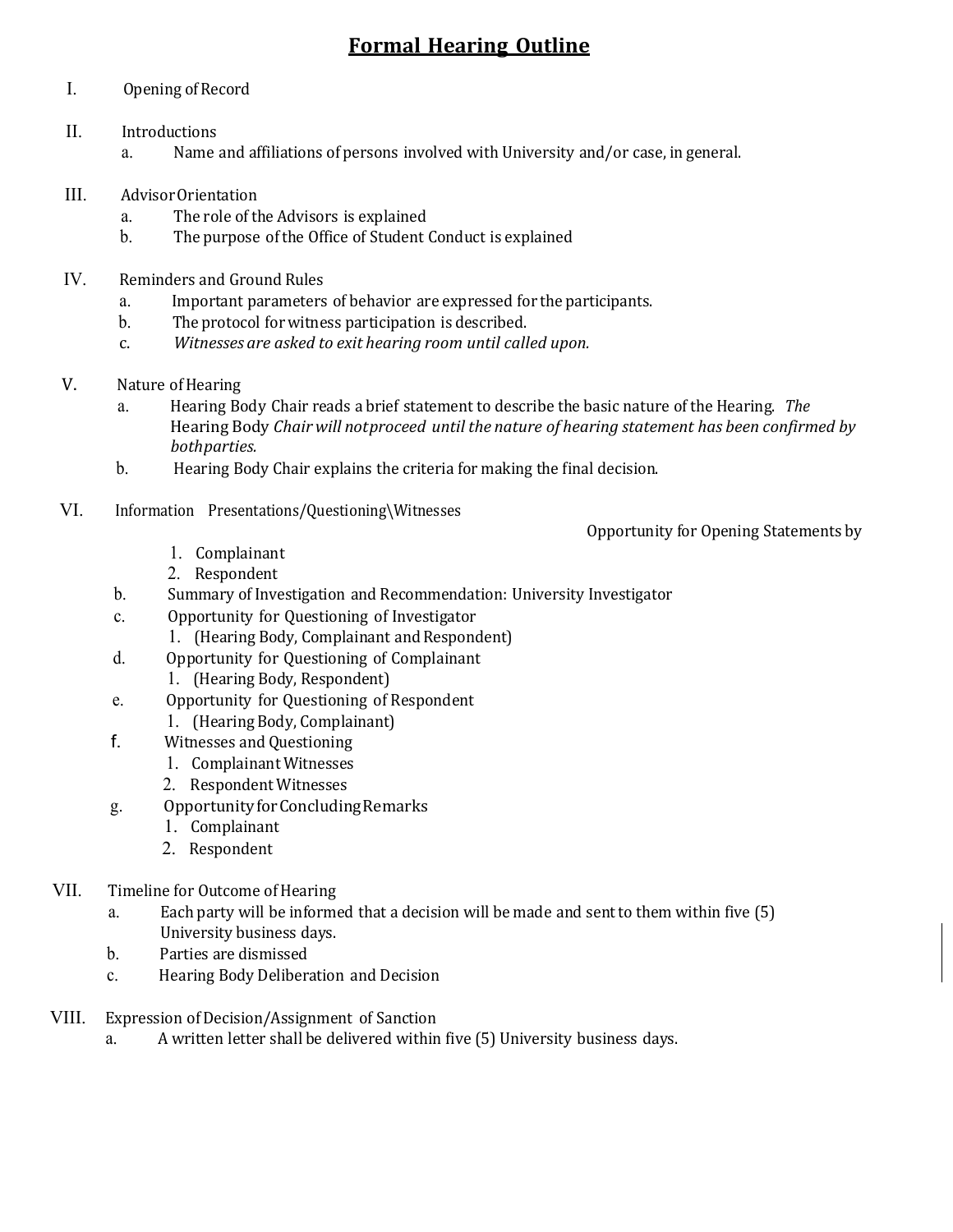## **Formal Hearing Preparation Tips**

- 1. Read section III of the current Code of Student Conduct.
- 2. Ask for a copy of the Student Conduct Hearing outline, if you do not already have one, and review it.
- 3. Inquire about the ground rules of formal hearings, in advance.
- 4. Prepare a 3 minute opening statement that will outline your stance during the hearing.
- 5. Prepare a 3 minute concluding statement that will summarize your stance and highlight your desired outcome for the case.
- 6. Prepare to answer potentially and seemingly adverse or uncomfortable questions about your situation, which may not have been addressed by the investigator's summary by gathering your thoughts and writing down or accessing and bringing your written version of the incident in a chronological narrative and/or bulleted format.
- 7. Prior to the hearing, request to review the case packet of documentation (the findings of the University investigation) that will be presented during the hearing.
- 8. Write down any relevant open-ended and/or closed-ended questions for you to pose towards the other party, which may help to prove your version of the incident. Remember, questions will be posed through the hearing body chair.
- 9. When you address the designated hearing body, make eye contact with them. Their task is to determine if university polices were "more than likely" violated. You can assist them if they can get a feel for you verbally and non-verbally.
- 10. Be respectful to the hearing body and avoid being argumentative, rude, and overly defensive when answering their questions.
- 11. Ifnecessary, ask awitness, who is able to honestly and positively corroborate your version, to be present.
- 12. Ask for an advisor to be present at the hearing and try to inform the Office of Student Conduct prior to the hearing for logistical planning.
- 13. Consult with the Center for Counseling and Well-Being or Project SPEAK for options of support and advocacy. Don't forget: Your advisor could by a support person or advocate. *(Call 405-974-2215for more information about these services.)*
- 14. Inform your advisor that they cannot represent (i.e. speak on your behalf, present documents, etc.) the student. Students must represent themselves at formal hearings.
- 15. Tell the truth.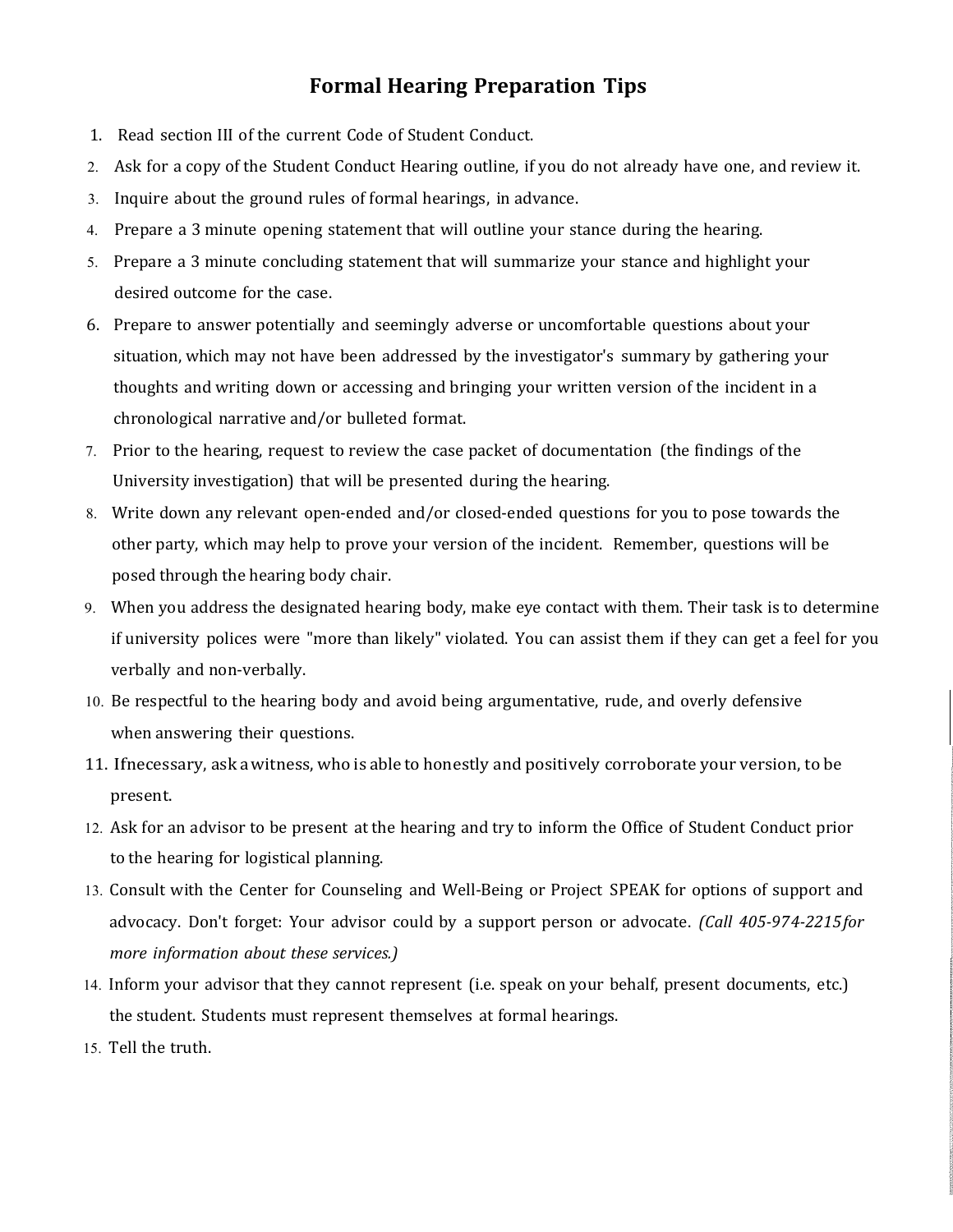# **University of Central Oklahoma Center for Counseling & Well-Being**

## **The Center for Counseling &Well-Being offers FREE individual, couples, and group counseling for UCOstudents.**

Counseling can help with:

- Academic problems Homesickness
- Addictions Loneliness
- Anger Lowmotivation/procrastination
- 
- Body Image problems Roommate problems
- Communication skills Self-esteem issues
- 
- Eating or weight concern Sexual identity issues
- Educational/careerdecisions Stressmanagement
- Family concerns Substance abuse
- 
- Anxiety Relationship problems
	-
	-
- Depression Sexualassaultorabuse
	-
	-
	-
- Grief Grief Time management
- Trauma

**To schedule an appointment, callthe Center for Counseling & Well-Being at 974-2215 or stop by our office at the NighUniversity Center, Room402. Visit our WEBSITE for more Information: www.uco.edu/scc**

\_\_\_\_\_\_\_\_\_\_\_\_\_\_\_\_\_\_\_\_\_\_\_\_\_\_\_\_\_\_\_\_\_\_\_\_\_\_\_\_\_\_\_\_\_\_\_\_\_\_\_\_\_\_\_\_\_\_\_\_\_\_\_\_\_\_\_\_\_\_\_\_\_\_\_\_\_\_\_\_\_

# **University of Central Oklahoma - Disability Support Services**

The Office of Disability Support Services (DSS) provides and coordinates mandated support services, auxiliary aids and accommodations for students with disabilities, which allow them to gain equal access to an education.

This office also serves as a resource to the University community and promotes awareness so that these students can participate in all facets of University life.

The University of Central Oklahoma complies with Sections 504 and 508 of the Rehabilitation Act of 1973 and the American with Disabilities Act of 1990. Students with disabilities who need special accommodations must make their requests by contacting Disability Support Services at (405) 974- 2516. Students are encouraged to notify the instructor of any DSS approved accommodations by the end of the first week of class.

To request disability-related accommodations, please contact DSS. Remember, some accommodations require an extensive amount of time to fulfill (i.e. sign language interpreting, Braille, electronic text and audio textbooks). Early notification is requested in order to ensure equal access to class materials in a timely manner.